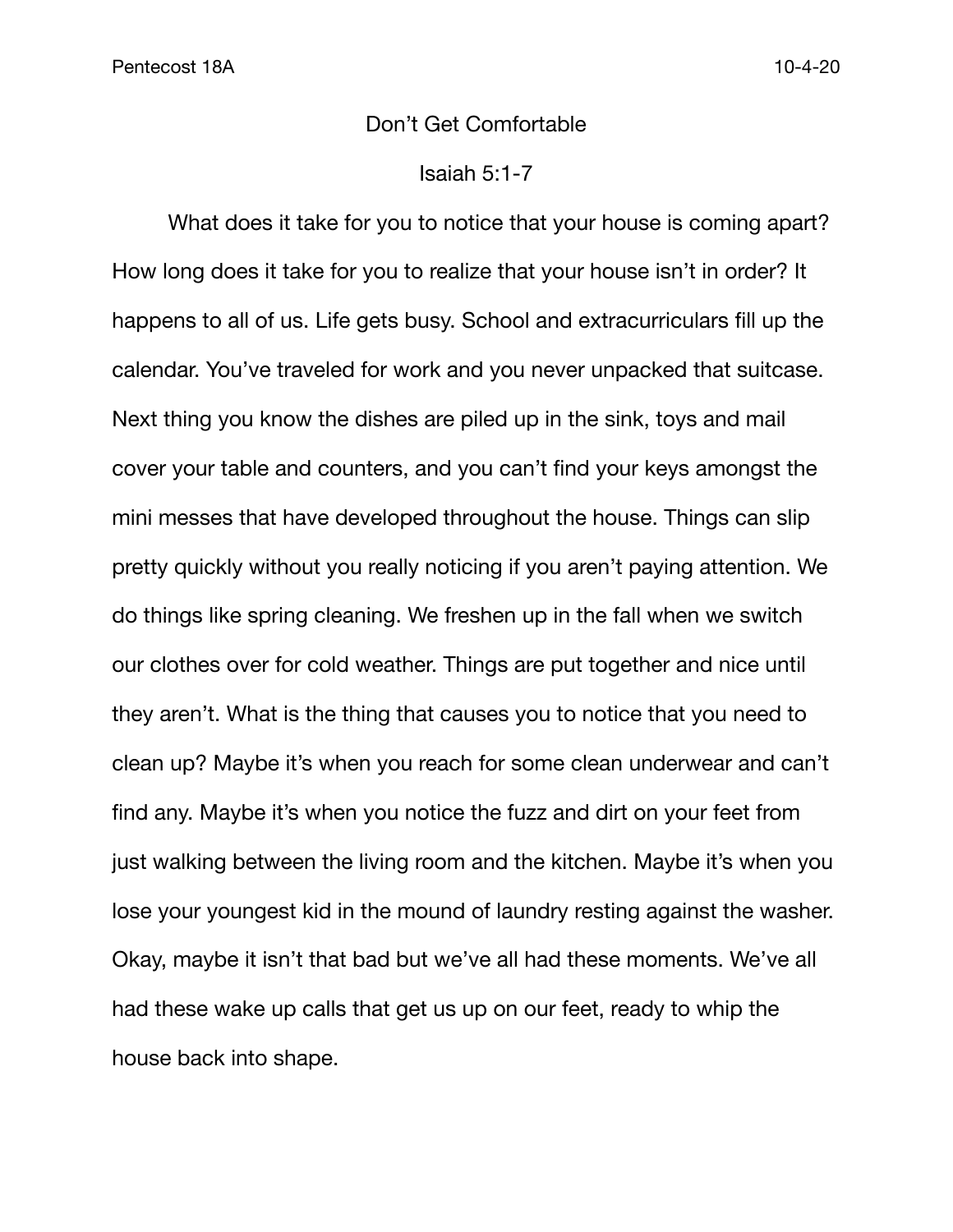What does it take for you to recognize that your house needs some work? Sometimes when we reference our house being in order we mean our families. What does it take for you to notice that your relationship with your kids is drifting? What does it take for you to recognize that your marriage is floundering? We get lazy even in relationships. I think of that analogy with a frog boiling in water. A frog for whatever reason doesn't recognize the temperature change in the water until it is too late. He's cooked. Is that how it is for us? We just don't put in the work. We don't put in the time. We aren't self aware, relationally aware until it's too late. What's the temperature of our closest relationships? What helps us notice when they are struggling? Maybe it's the cold shoulders or one word answers. Maybe it is slamming doors and screaming matches. There are indicators that we should be putting in the work but do we notice them? We've all had these wake up calls that should get us up on our feet, ready to get our affairs back in order. But do we actually see them, hear them or does it end up becoming too far gone before we do anything about it? Can we fix things in time or is it too late?

Isaiah, in our assigned reading for today, writes to a house that has its priorities all out of whack. He warns a people who aren't noticing the gradual changes around them. Isaiah is attempting to be the wake up call that snaps the Israelites out of their apathy, back into a life of faithful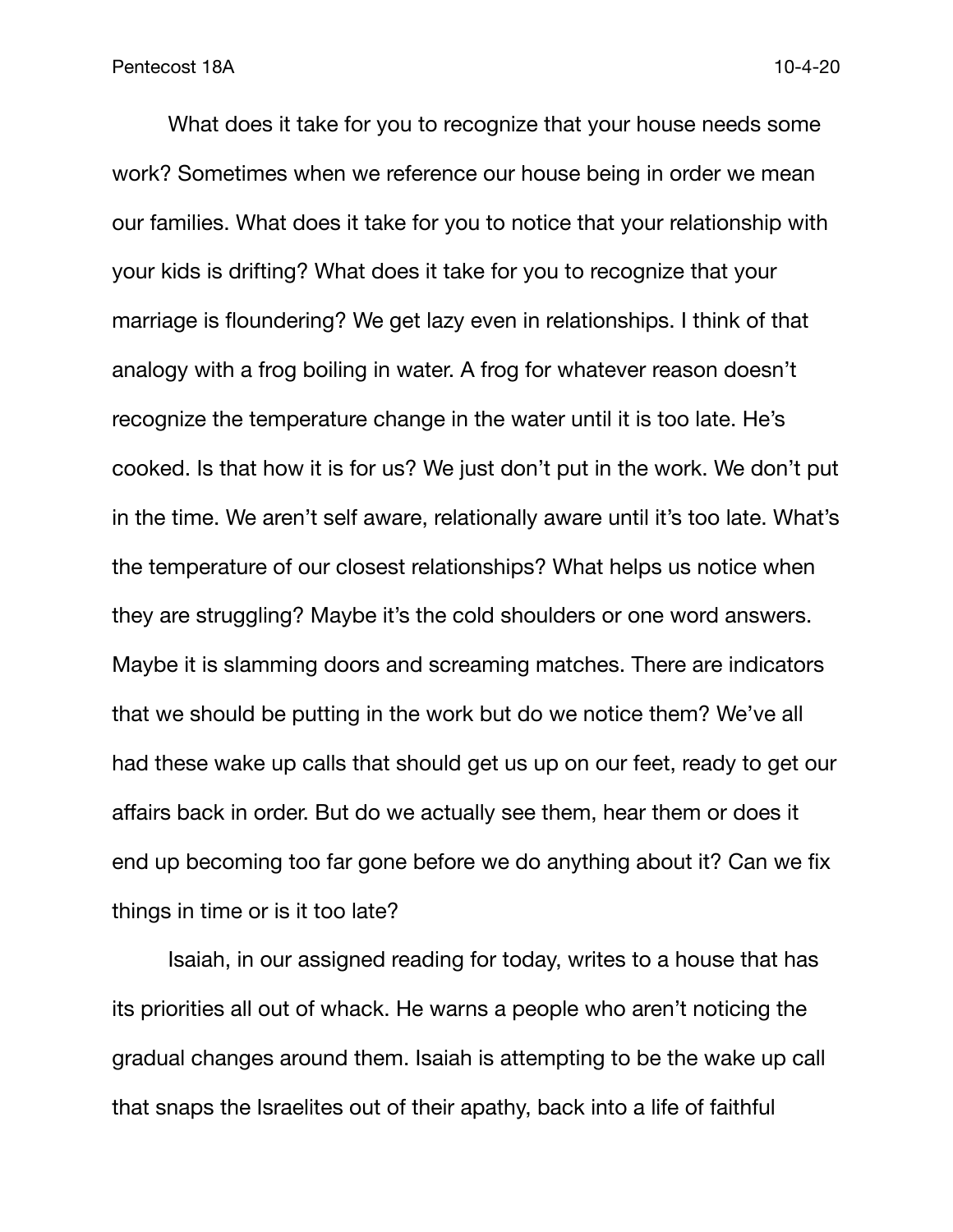witness and worship. He does this with a parable of sorts. He does this by speaking of a vineyard. I want you to notice, as you look through these seven verses, how quickly things turn. It starts off as a song about a vineyard. It's a vineyard that is well loved and cared for. It's a vineyard that has been nurtured with attention given to every detail. The master of this vineyard loves his work and is inspired by the initial results. He has set up the vineyard to be fruitful, productive and profitable. Not only does he care about it but he's even written a love song to it. But then it turns. What should have been a good crop turns sour. What should have yielded positive results only proved to be a waste of time and in response to this unfortunate news he threatens to tear it all down.

You can almost hear the anger in the once tenderhearted master: "And now I will tell you what I will do to my vineyard. I will remove its hedge, and it shall be devoured; I will break down its wall, and it shall be trampled down. I will make it a waste; it shall not be pruned or hoed, and briers and thorns shall grow up; I will also command the clouds that they rain no rain upon it." You get the anger. You understand his frustration. He loved this place. He put so much work and energy and time into tending it. He didn't want it to go this way but here we are. Just when you think you've got the space to interpret this love-song-turned-bad, Isaiah tells us plainly what it's about. It's about them. It's about those who are gathered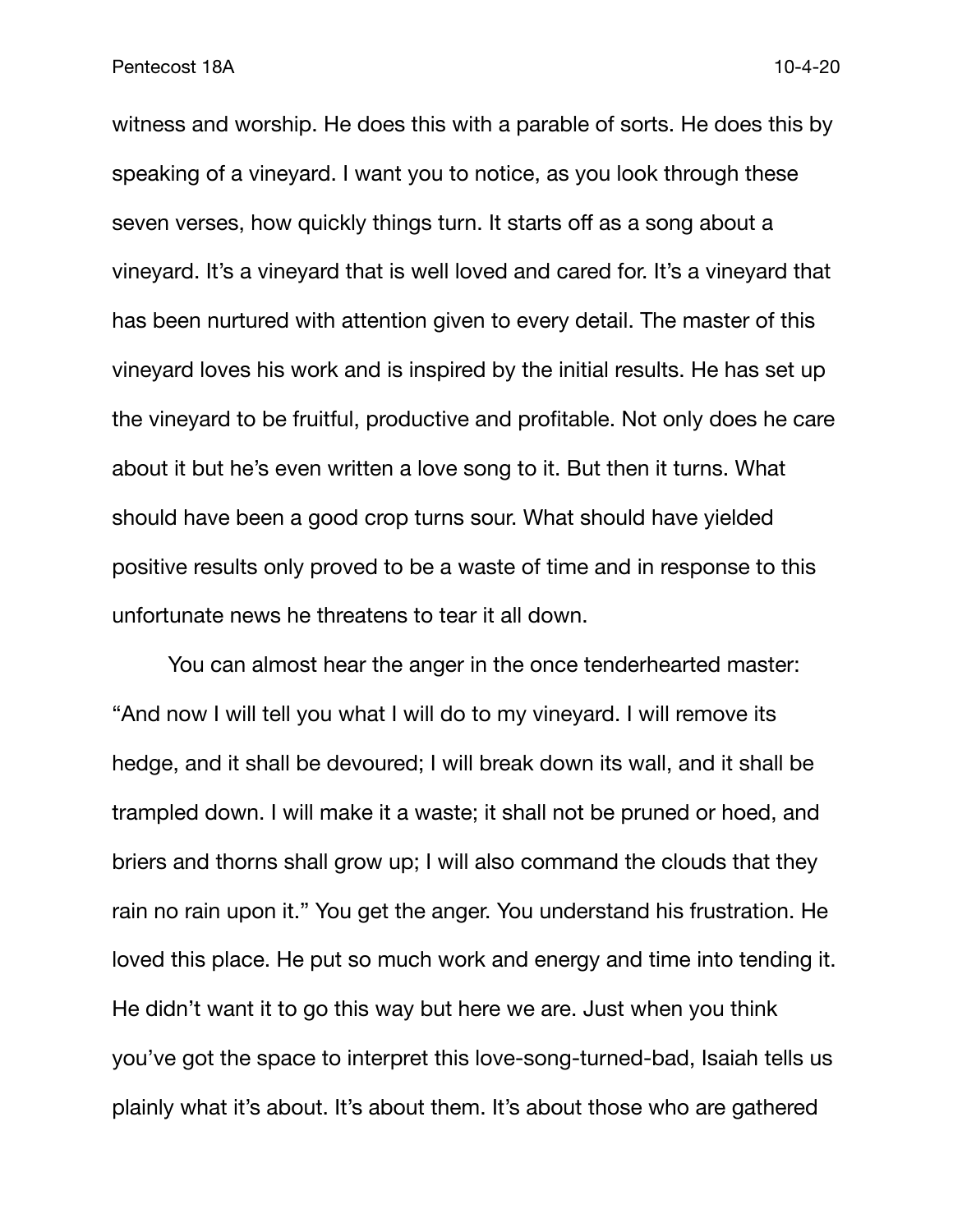to hear. The houses of Israel and Judah are a mess. They aren't what God had called them to be, not anywhere close. They had forgotten what it was like to be His people, His treasured possession. They had let things slip for far too long. They had forgotten the care and compassion of their Creator. They had slumped into complacency. Their houses weren't in order. Their houses were out of control and this was the wake up call. Why didn't they see it sooner? What had kept them from noticing? Why didn't they do something to stop it?

It's probably a bit helpful to understand the setting for this uncomfortable confrontation. This prophetic parable is being preached during the Feast of Booths. This isn't really a holiday we celebrate so I don't blame you for not knowing what that is. Actually, it is celebrated at the end of the harvest and this year's remembrance began on Friday and will go until this coming Friday. The Feast of Booths is a festival time where the people of God gather to remember their time in the wilderness. It is a feast because it happens near the end of harvest, which gives cause to celebrate the goodness of God. It is of booths because of the temporary dwellings the Israelites lived in during their 40 year sojourn through the wilderness, out of Egypt to the Promised Land. Like most festivals, the Feast of Booths forces the people to remember how God provides. It is a reminder of where they were and where they are now. It is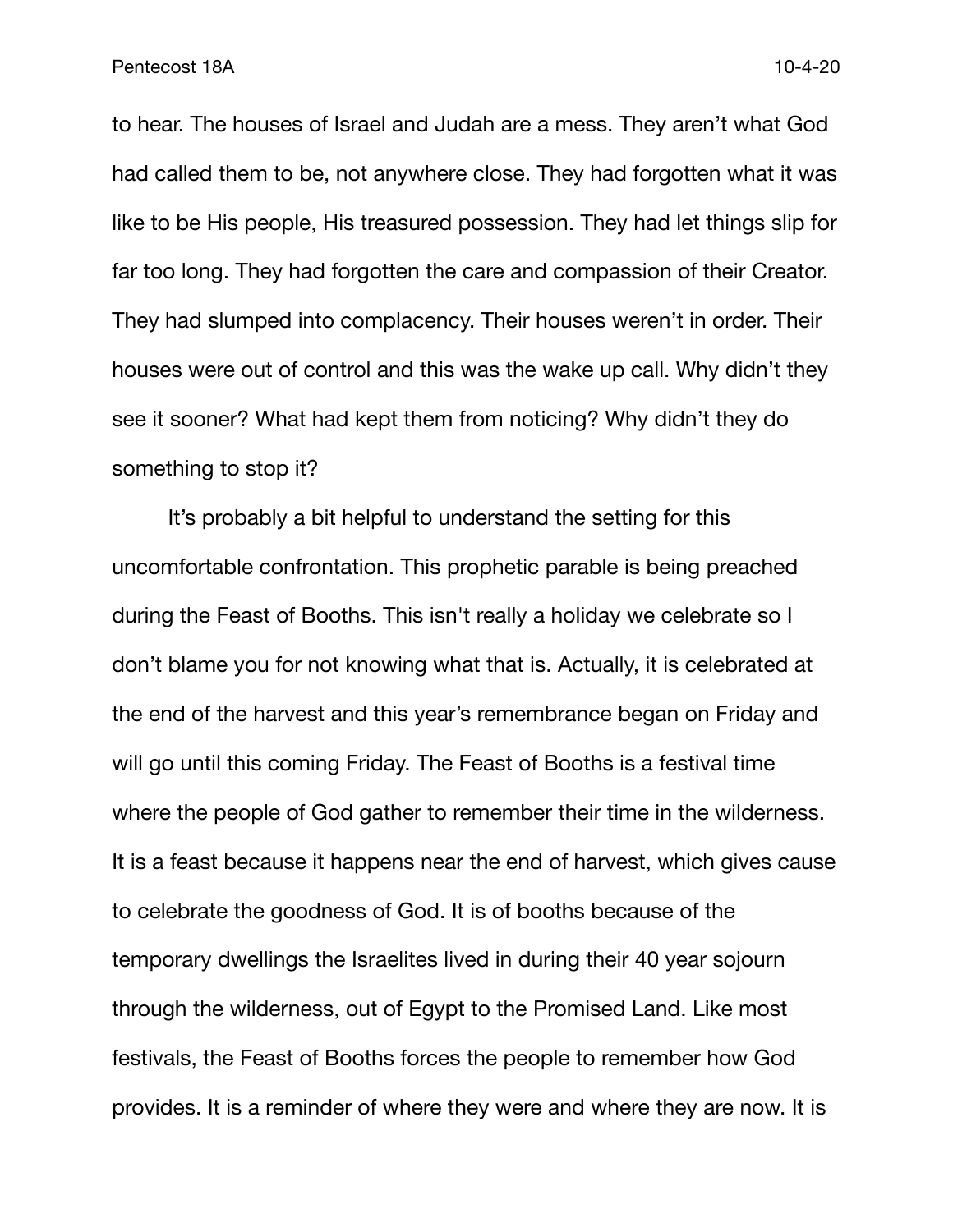a reminder of God's faithfulness through the scarcity. So, as Isaiah shares this song of broken expectations directed at the House of Israel and Judah, these people should be spending their time thinking about what God has done. They didn't even have their booths in order, let alone their houses. They have strayed far from where God has directed them. Even as they go through the motions, celebrating God's faithfulness, they are faithless. They have forgotten what it means to be God's children. They are being warned that they might be too far gone.

The connection for us should be obvious as it smacks us in the face with an inconvenient truth. Are we what God wants us to be? Do our lives reflect the care and attention he has given to us? Clearly, we have a ways to go. Clearly, we have gotten too comfortable. If we are honest with ourselves and allow ourselves to see, we've grown a bit complacent. We've slipped into sin. We've slipped into sinful lifestyles. We've slipped into attitudes and behaviors that aren't pleasing to the Lord. Even as we come to worship, gathered to remember his goodness, we are quite content with the sin we've compartmentalized in our lives. We've gotten way too comfortable. And if this is true then is the threat to the Israelites just as real to us? Will we be uprooted? Overturned? Beaten and broken down? Abused and neglected? Is that our fate? Is that the future that waits for us? The people of God experienced something like that. The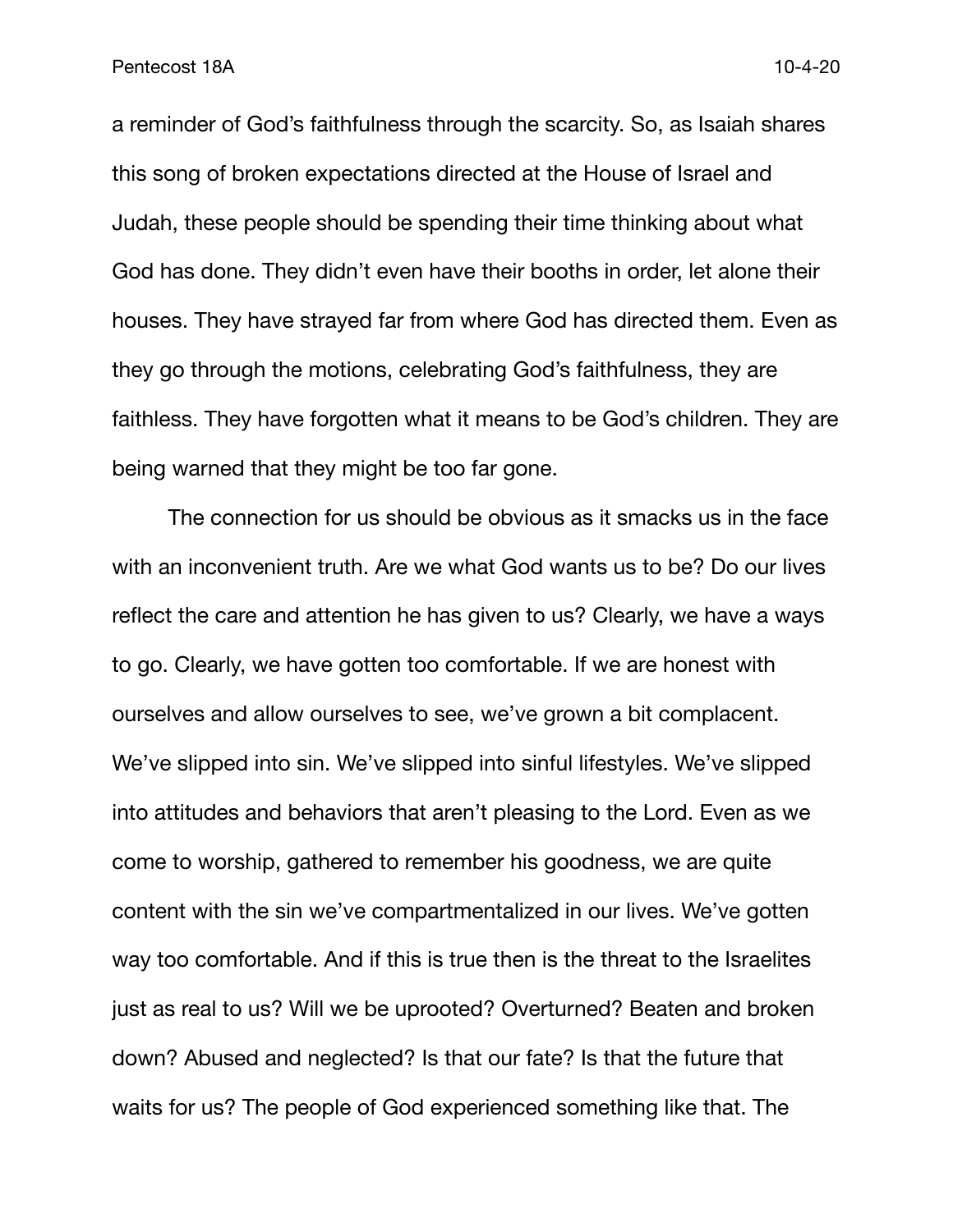ones that heard the message eventually saw it play out in real time. They were uprooted from their land. Their city destroyed with the temple overturned. They were cast into exile, far from the presence and promises of God. They felt neglected, forgotten as they dwelled under a foreign king in a foreign land. But even as the poem from Isaiah ends today, God's grace does not.

God is still faithful to his promises even when we are not. He still remembers his end of the bargain even when we have long forgotten. He eventually brings these lackadaisical listeners back to the land he's promised them. He keeps the line of Adam, Noah, Abraham and Isaac alive which bears the seed that is Jesus the Messiah. Even as God destroys and uproots, the root of Jesse still survives. Even as the vineyard is trashed and torn apart, the True Vine stays planted safely in the soil. God still grants deliverance to this rotten vineyard. God still provides salvation for a lazy and sinful people. We are still given Jesus. And for us, we see the frustration and anger of the vineyard master taken out on the son of God. For by his wounds we are healed. By his scars we are saved. Jesus is stricken, smitten and afflicted. Through his chastisement we are given peace. Yes, the master of this vineyard does exactly what he promised. But in a twist of fate he does it to his only son so that we can be spared. The bitter punishment that Jesus bore on the cross is exactly the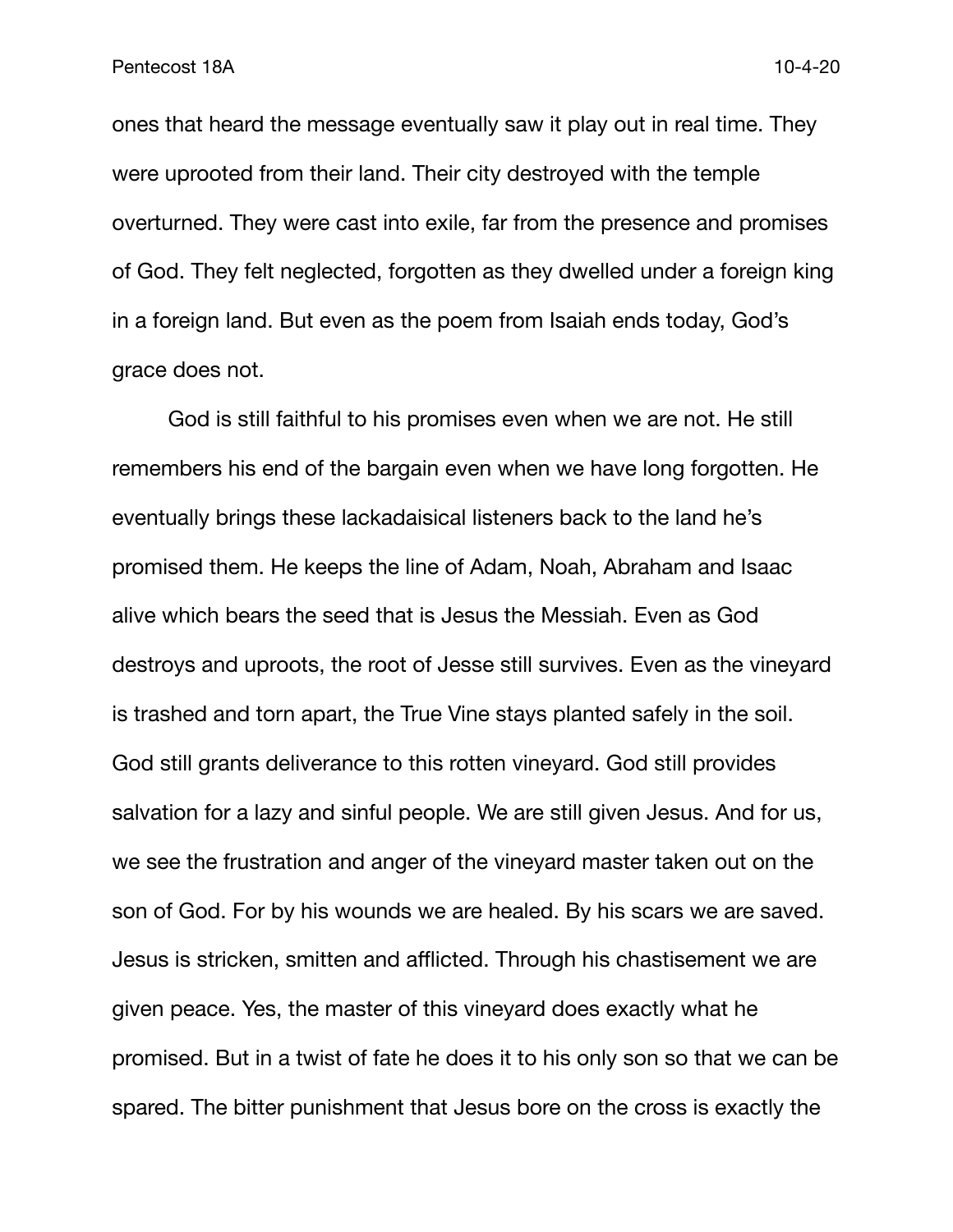kind of thing meant for a lazy and sinful people like us and yet here we sit, saved and secure in the holy ark of His church. How great a salvation.

Yet, we know the cycle of sin continues. We know that if we don't pay attention to his word and how it impacts our lives we can slip into complacency again. So please, don't get comfortable. Don't settle for a lukewarm faith bearing sour fruit in the vineyard of His kingdom. We are called to be more, to do more. We are capable of so much more for our master. Just look at how he's created us. Just look at the care and attention he has given each one of us. Look at the way Jesus shields us from his wrath. We aren't uprooted. We aren't knocked down or cast out. We are still here. We are still useful. We are still planted firmly, ready to produce fruit that will advance the kingdom of God. That is true for each one of us today. So wake up. Snap out of your apathy. Don't wait any longer for things to fall further apart. See the wrath of God enacted on Jesus and know that we are spared for so much more. Let's produce fruit for the kingdom of God so that all may know how sweet His gospel of salvation is. In Jesus' name. Amen.

Gracious God,

Sorry for the times when we get too comfortable. We have slipped into apathy and sin far too often. Thank you for sparing us our due punishment and instead inflicting it upon your innocent Son, Jesus Christ.